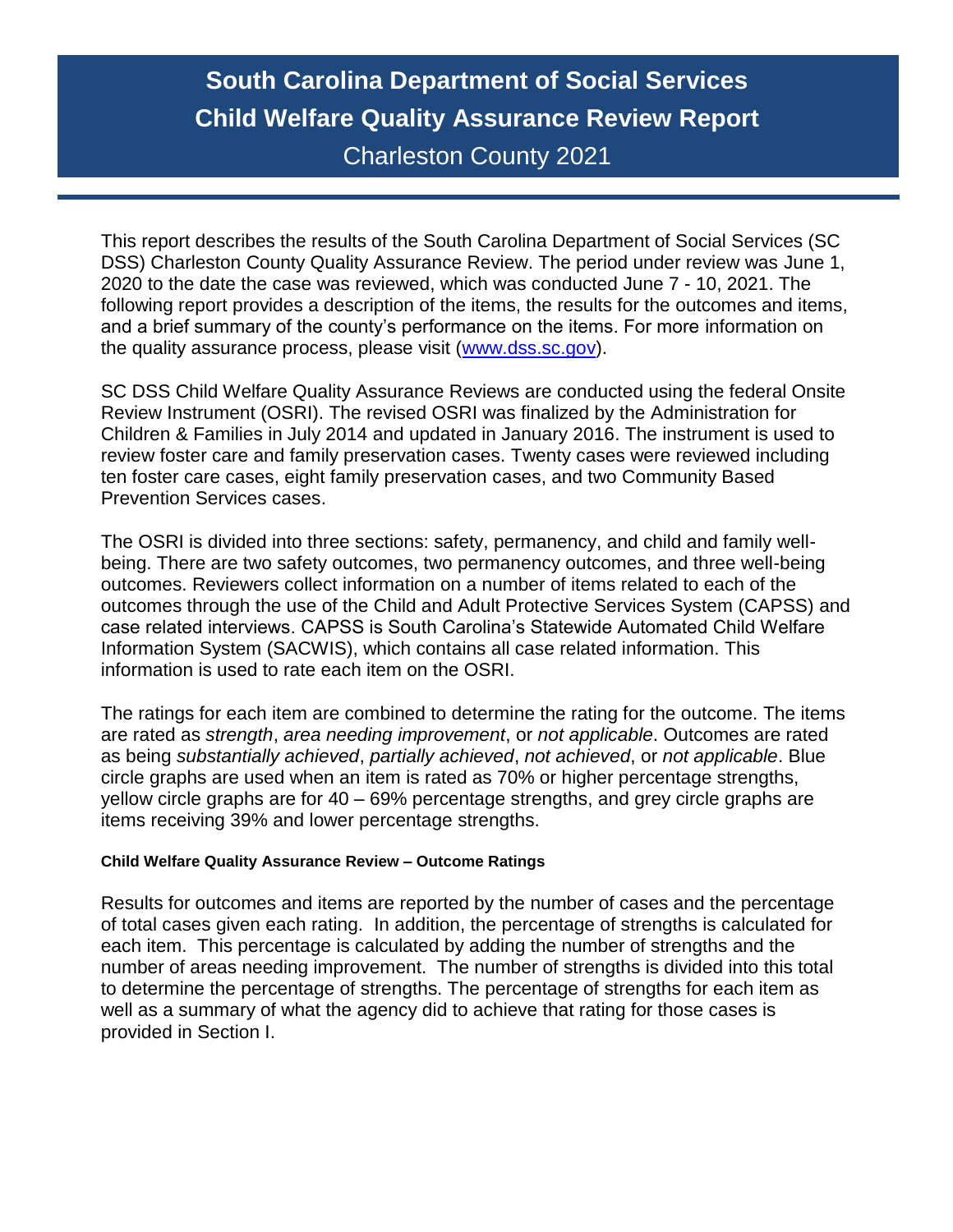# **Section I: Item Ratings**

### **Safety Outcome 1: Children Are, First and Foremost, Protected from Abuse and Neglect**

One item is included under Safety Outcome 1.



#### **Item 1: Timeliness of initiating investigations of reports of child maltreatment**

Purpose of Assessment: To determine whether responses to all accepted child maltreatment reports received during the period under review were initiated and face-to-face contact with the child made, within the timeframes established by agency policies or State statute.

Six of seven cases received a strength for Item 1 meaning that investigations were initiated in a timely manner, and face-to-face contact was made within the established time frame.



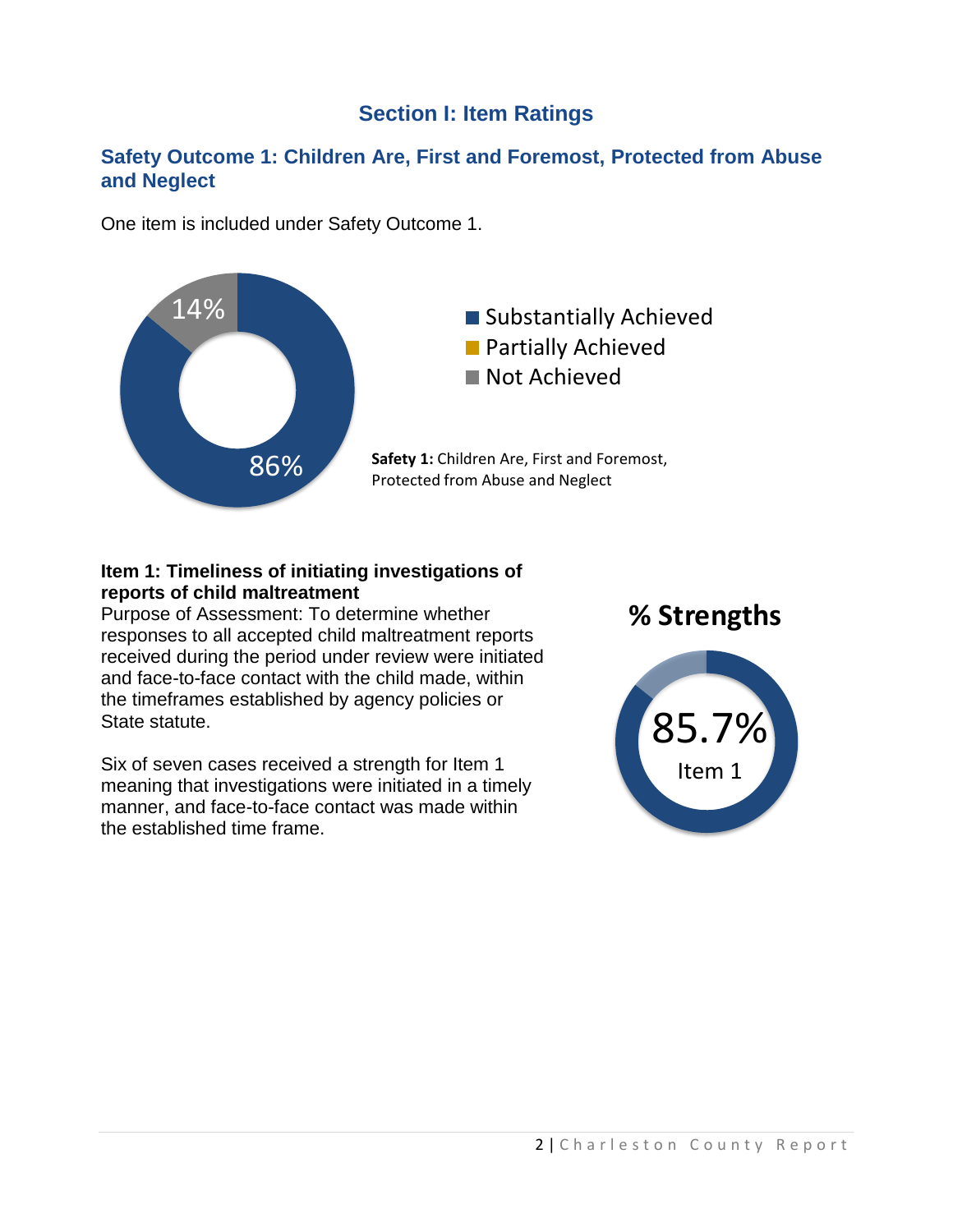# **Safety Outcome 2: Children are Safely Maintained in Their Homes Whenever Possible and Appropriate**

Two items are included under Safety Outcome 2.



**Item 2: Services to family to protect child(ren) in the home and prevent removal or re-entry into foster care** Purpose of Assessment: To determine whether, during the period under review, the agency made concerted efforts to provide services to the family to prevent children's entry into foster care or re-entry after a reunification.

Three of nine applicable cases were rated as a strength for Item 2 indicating that the agency made concerted efforts to provide services to prevent removal or re-entry into foster care.







### **Item 3: Risk and safety assessment and management**

Purpose of Assessment: To determine whether, during the period under review, the agency made concerted efforts to assess and address the risk and safety concerns relating to the child(ren) in their own homes or while in foster care.

Eight of 20 applicable cases were rated as a strength for Item 3 because the agency properly assessed all applicable individuals for risk and safety and appropriately addressed all identified concerns.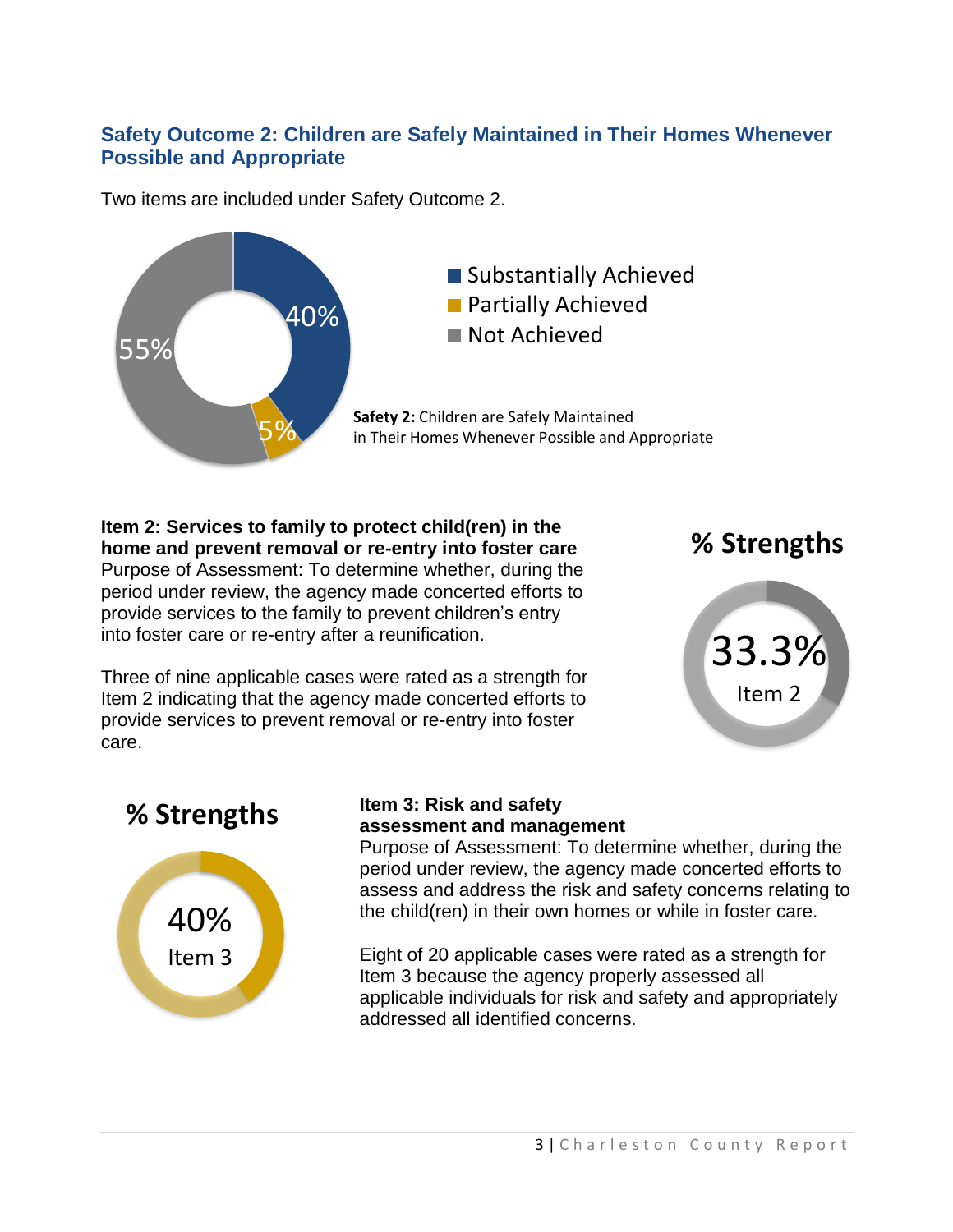# **Permanency Outcome 1: Children Have Permanency and Stability in Their Living Situations**

Three items are included under Permanency Outcome 1.



### **Item 4: Stability of foster care placement**

Purpose of Assessment: To determine whether the child in foster care is in a stable placement at the time of the onsite review and that any changes in placement that occurred during the period under review were in the best interests of the child and consistent with achieving the child's permanency goals.

Five of 10 applicable cases were rated as a strength for Item 4. In each of these five cases, the child remained in a stable placement during the period under review or had another placement, which better met the child's case goals.





# **% Strengths**



### **Item 5: Permanency goal for child**

Purpose of Assessment: To determine whether appropriate permanency goals were established for the child in a timely manner.

Three of 10 applicable cases were rated as a strength for Item 5 indicating that the permanency goal was appropriate for the child and was established in a timely manner.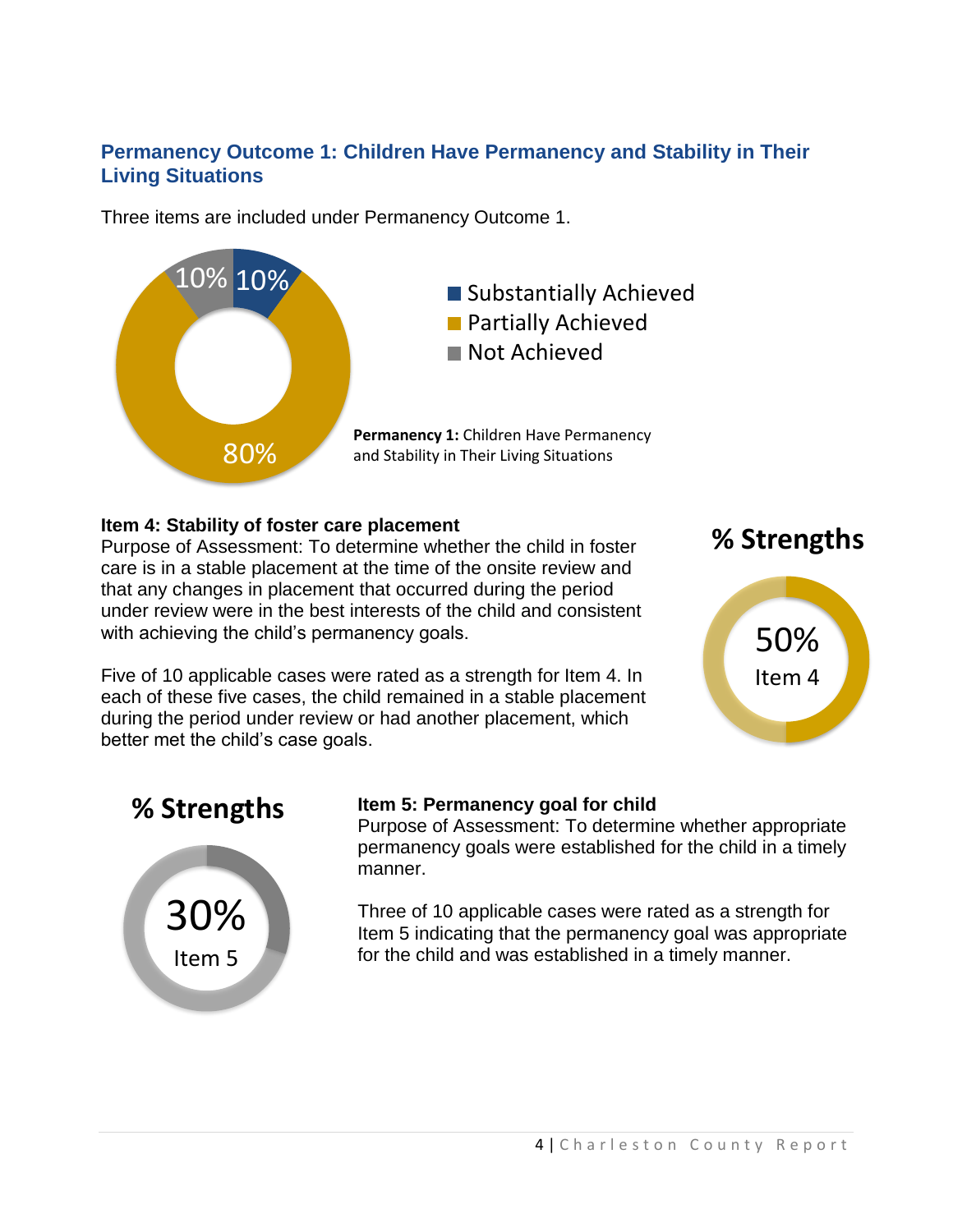### **Item 6: Achieving reunification, guardianship, adoption, or other planned permanent living arrangement**

Purpose of Assessment: To determine whether concerted efforts were made, or are being made, during the period under review to achieve reunification, guardianship, adoption, or other planned permanent living arrangement.

Five of 10 applicable cases were rated as a strength for Item 6 because the agency made concerted efforts to achieve the permanency goal in a timely manner.

### **Permanency Outcome 2: The Continuity of Family Relationships and Connections is Preserved for Children**

Five items are included under Permanency Outcome 2.

50% Item 6

**% Strengths**



# **Item 7: Placement with siblings**

Purpose of Assessment: To determine whether, during the period under review, concerted efforts were made to ensure that siblings in foster care are placed together unless a separation was necessary to meet the needs of one of the siblings.

Three of four applicable cases were rated as a strength for Item 7 meaning that the agency made concerted efforts to place siblings together or separated the siblings due to the specific needs of the child.



# ■ Substantially Achieved **Partially Achieved**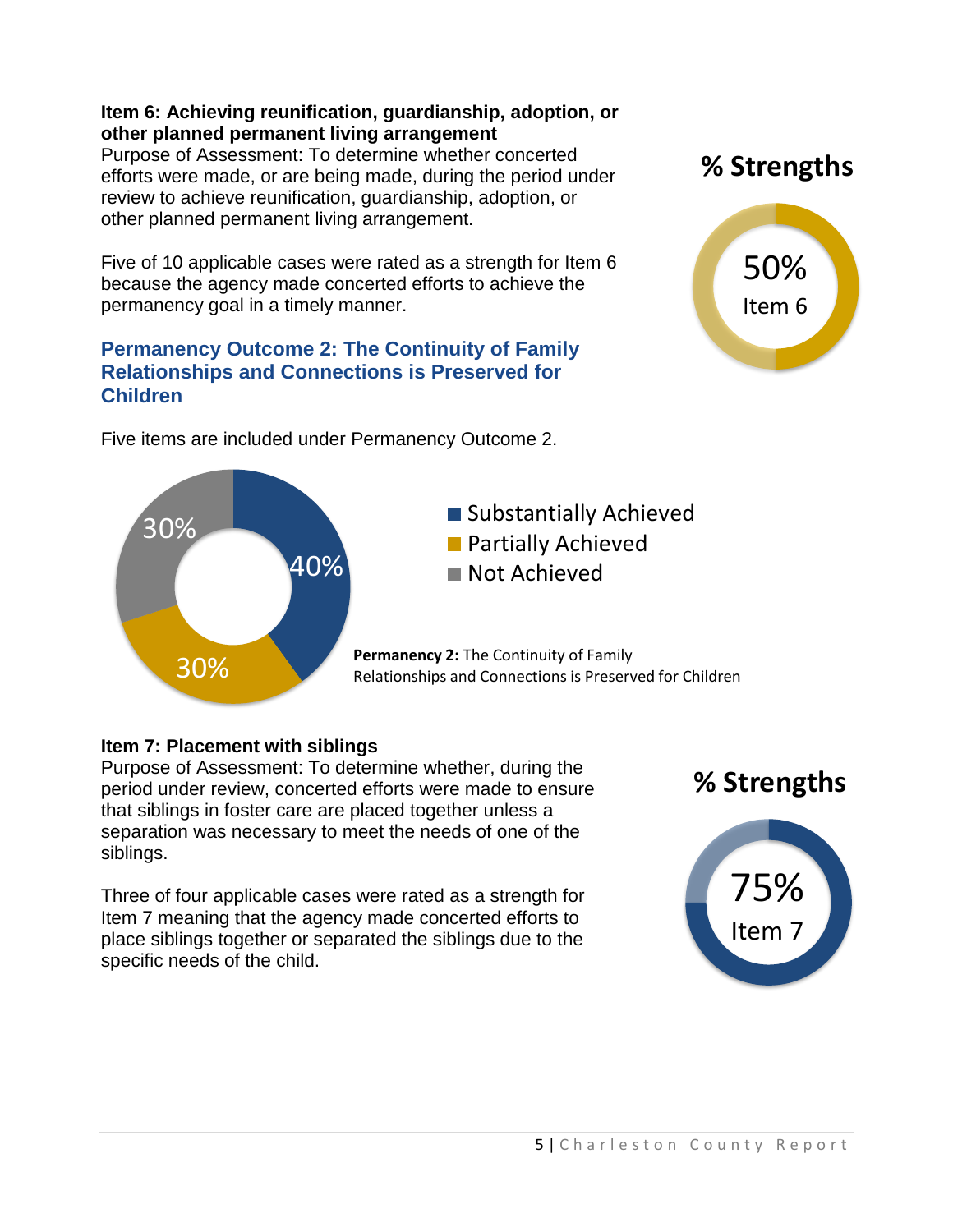

### **Item 8: The continuity of family relationships and connections is preserved for children**

Purpose of Assessment: To determine whether, during the period under review, concerted efforts were made to ensure that visitation between a child in foster care and his or her mother, father, and siblings is of sufficient frequency and quality to promote continuity in the child's relationship with these close family members.

Two of five applicable cases were rated as a strength for Item 8 indicating that the agency ensured that the visits between the child and his/her siblings and/or parents were of sufficient frequency and quality to maintain the relationship.

# **Item 9: Preserving connections**

Purpose of Assessment: To determine whether, during the period under review, concerted efforts were made to maintain the child's connections to his or her neighborhood, community, faith, extended family, Tribe, school, and friends.

Five of nine applicable cases were as rated as a strength for Item 9 because the agency made concerted efforts to maintain the child's prior connections.





# **% Strengths**



### **Item 10: Relative placement**

Purpose of Assessment: To determine whether, during the period under review, concerted efforts were made to place the child with relatives when appropriate.

Two of nine applicable cases were rated as a strength for Item 10 indicating that the agency made concerted efforts to identify and place the child with appropriate relatives.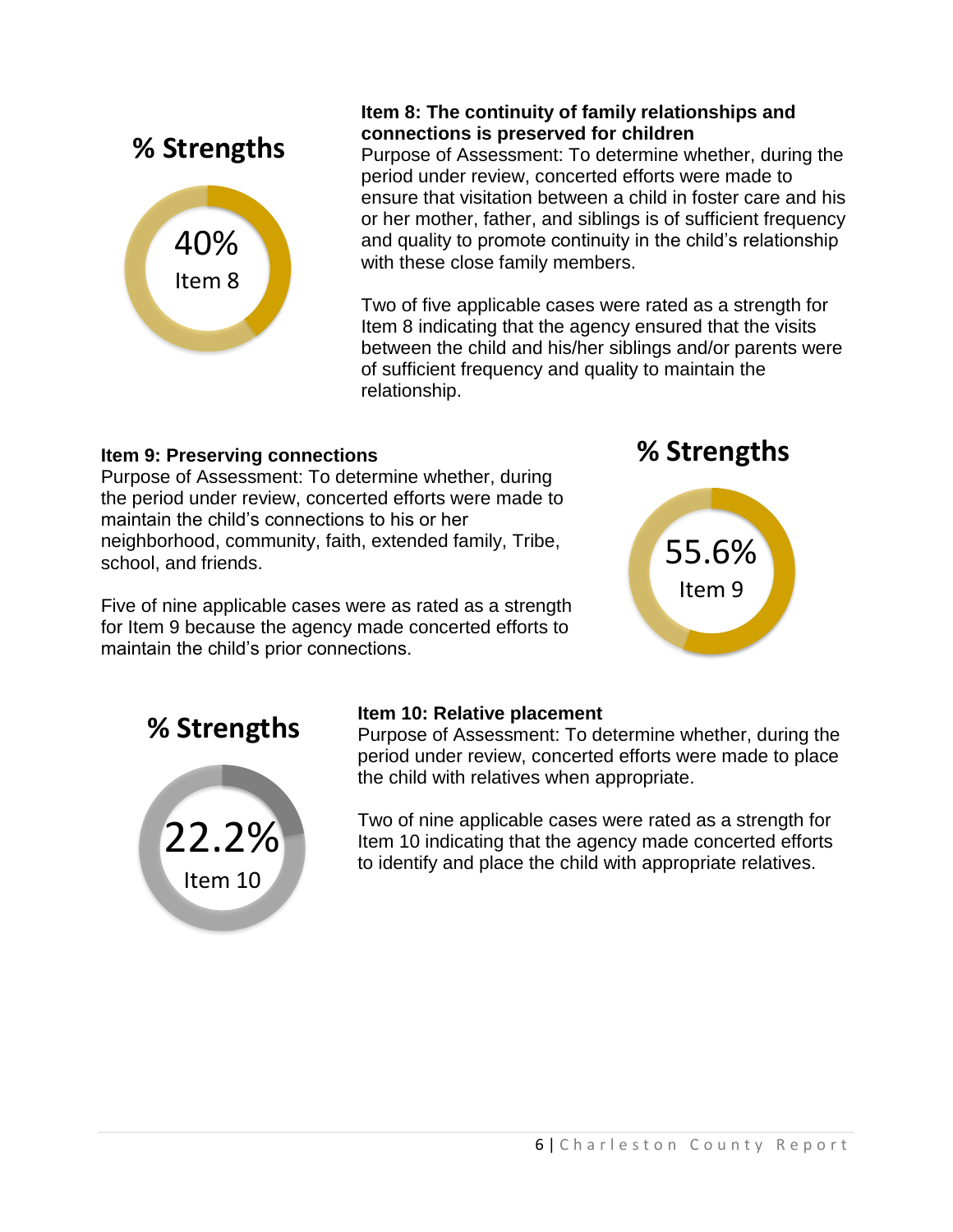### **Item 11: Relationship of child in care with parents**

Purpose of Assessment: To determine whether, during the period under review, concerted efforts were made to promote, support, and/or maintain positive relationships between the child in foster care and his or her mother and father or other primary caregiver(s) from whom the child had been removed through activities other than just arranging for visitation.

None of the four applicable cases were rated as a strength for Item 11.

### **Well-Being Outcome 1: Families Have Enhanced Capacity to Provide for Their Children's Needs**



Four items are included under Well-Being Outcome 1.

#### **Item 12: Needs and services of child, parents, & foster parents**

Purpose of Assessment: To determine whether, during the period under review, the agency made concerted efforts to assess the needs of children, parents, and foster parents (both at the child's entry into foster care [if the child entered during the period under review] or on an ongoing basis) to identify the services necessary to achieve case goals and adequately address the issues relevant to the agency's involvement with the family, and provided the appropriate services.

Three of 20 applicable cases were rated as a strength for Item 12 because the agency made concerted efforts to



Item 12

accurately and comprehensively assess the needs of the child, parents, and foster parents and provided the appropriate services to meet all of the needs of the family.



**% Strengths**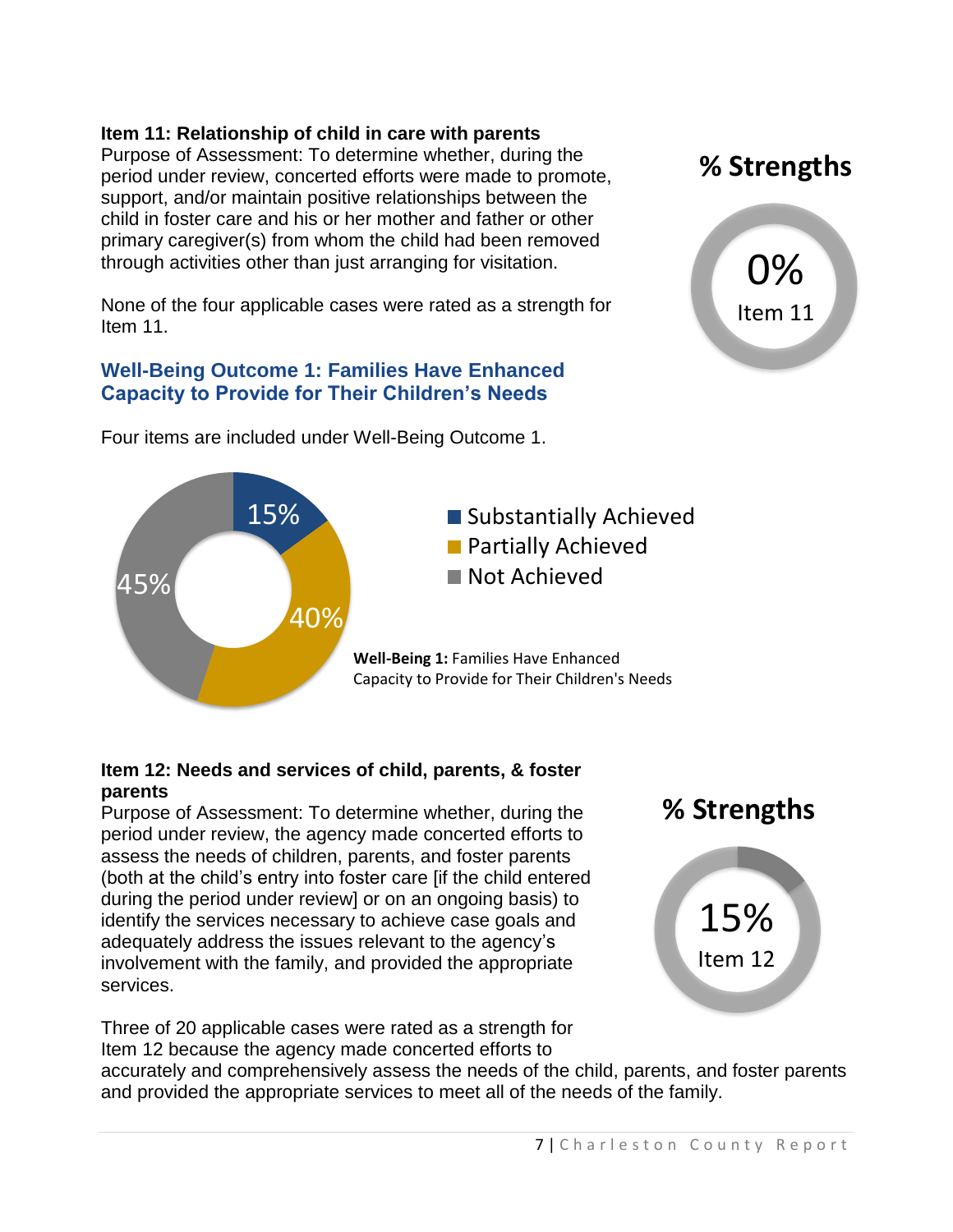

### **Item 13: Child & family involvement in case planning**

Purpose of Assessment: To determine whether, during the period under review, concerted efforts were made (or are being made) to involve parents and children (if developmentally appropriate) in the case planning process on an ongoing basis.

Five of 20 applicable cases were rated as a strength for Item 13 indicating that the agency adequately involved all parents and/or age-appropriate children in the case planning process.

### **Item 14: Caseworker visits with the child**

Purpose of Assessment: To determine whether the frequency and quality of visits between caseworkers and the child(ren) in the case are sufficient to ensure the safety, permanency, and well-being of the child and promote achievement of case goals.

Eleven of 20 applicable cases were rated as a strength for Item 14. In each of these 11 cases, the caseworker had visits with the child that were of sufficient frequency and quality.





**% Strengths**



# **Item 15: Caseworker visits with parents**

Purpose of Assessment: To determine whether, during the period under review, the frequency and quality of visits between caseworkers and the mothers and fathers of the children are sufficient to ensure the safety, permanency, and well-being of the children and promote achievement of case goals.

One of 16 applicable cases was rated as a strength for Item 15 because the agency conducted visits with the parents that were of sufficient frequency and quality to promote the achievement of case goals.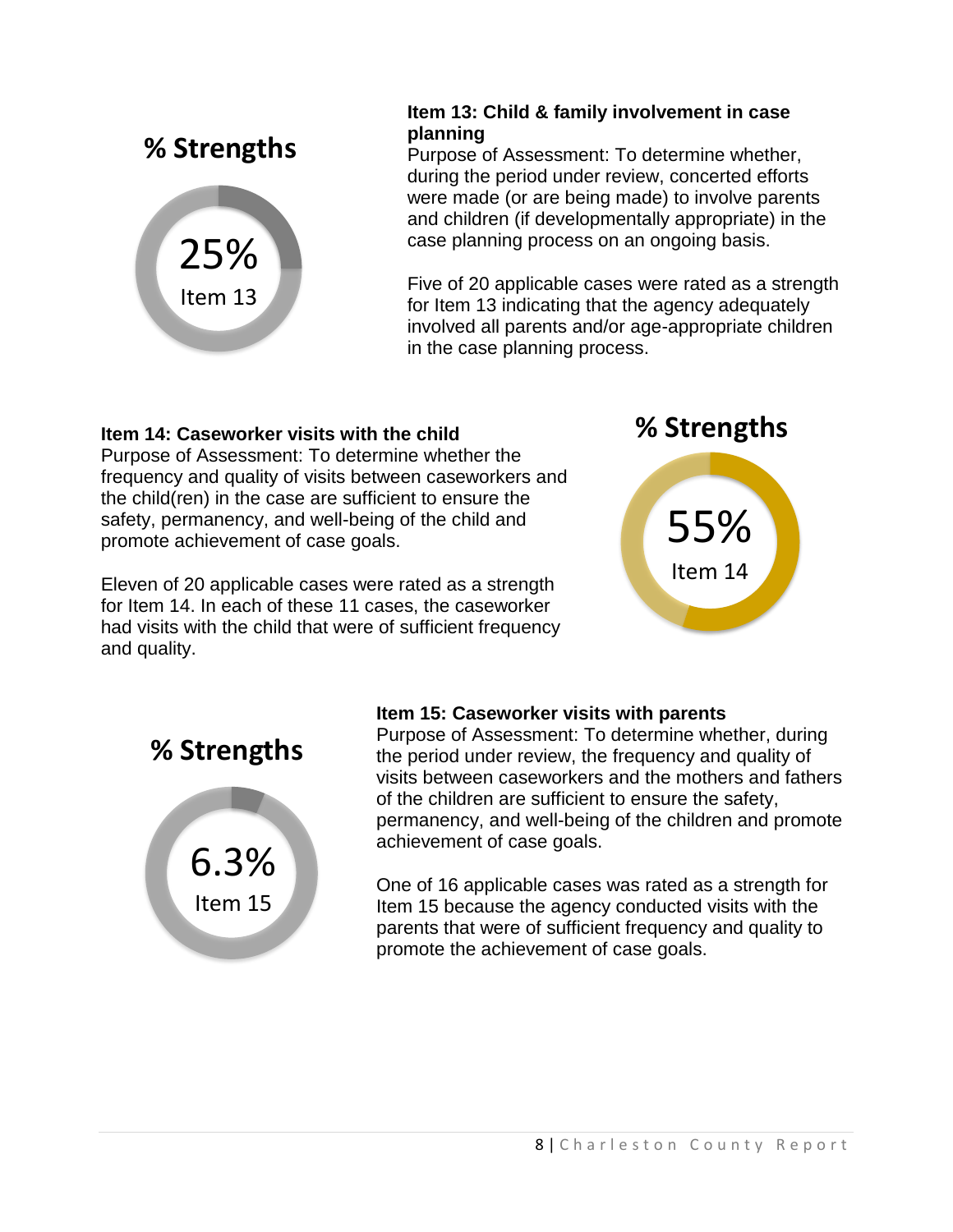# **Well-Being Outcome 2: Children Receive Appropriate Services to Meet Their Educational Needs**



One item is included under Well-Being Outcome 2.

#### **Item 16: Educational needs of child**

Purpose of Assessment: To assess whether, during the period under review, the agency made concerted efforts to assess children's educational needs at the initial contact with the child (if the case was opened during the period under review) or on an ongoing basis (if the case was opened before the period under review), and whether identified needs were appropriately addressed in case planning and case management activities.

Seven of 11 applicable cases were rated as a strength for Item 16. In the seven cases, the agency assessed and provided the appropriate services to meet the educational needs of the child.

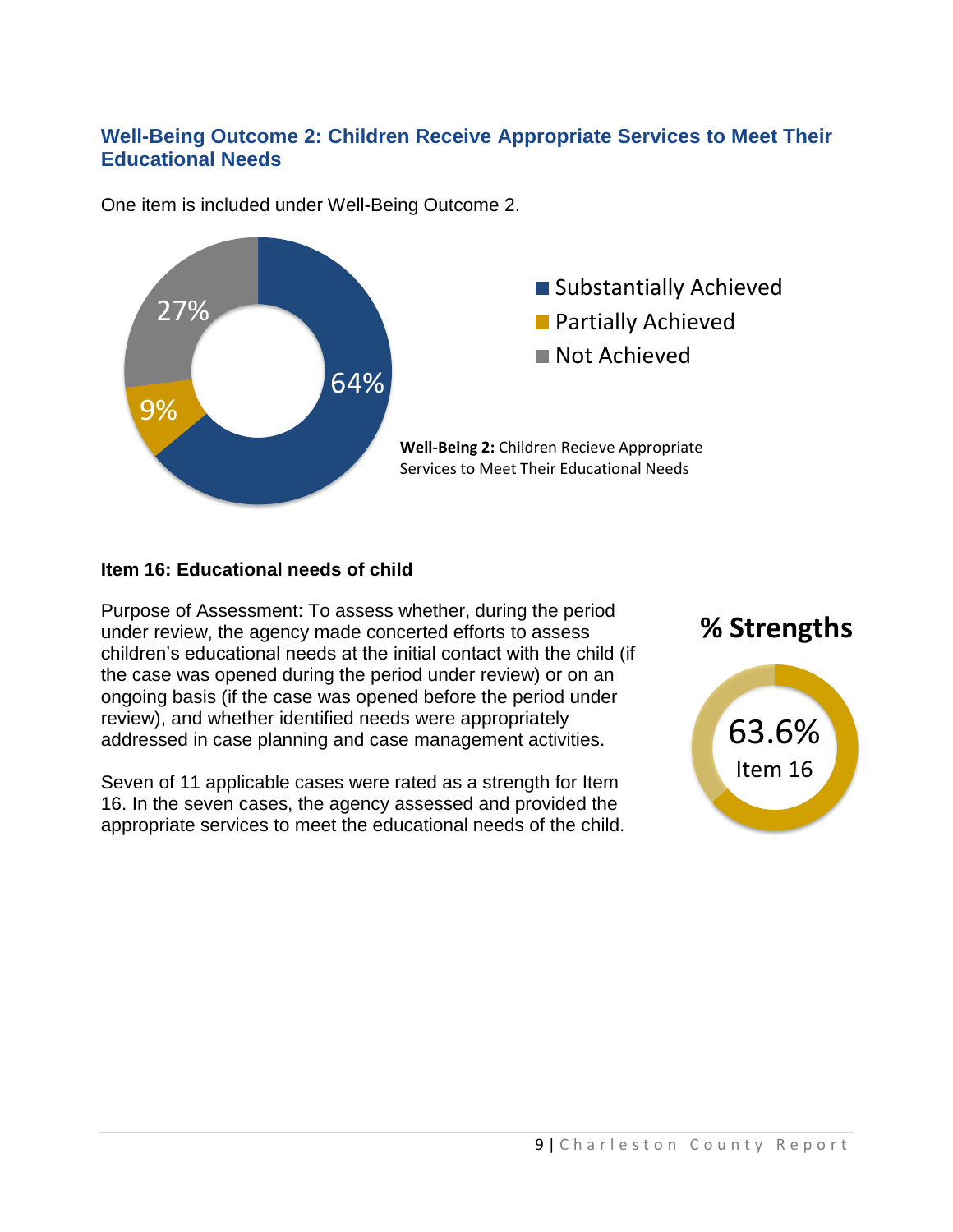### **Well-Being Outcome 3: Children Receive Adequate Services to Meet Their Physical and Mental Health Needs**

Two items are included under Well-Being Outcome 3.



### **Item 17: Physical health of child**

Purpose of Assessment: To determine whether, during the period under review, the agency addressed the physical health needs of the child, including dental health needs.

Nine of 15 applicable cases were rated as a strength for Item 17 indicating that the agency assessed and provided the appropriate services to meet the physical health needs of the child.

# **% Strengths**